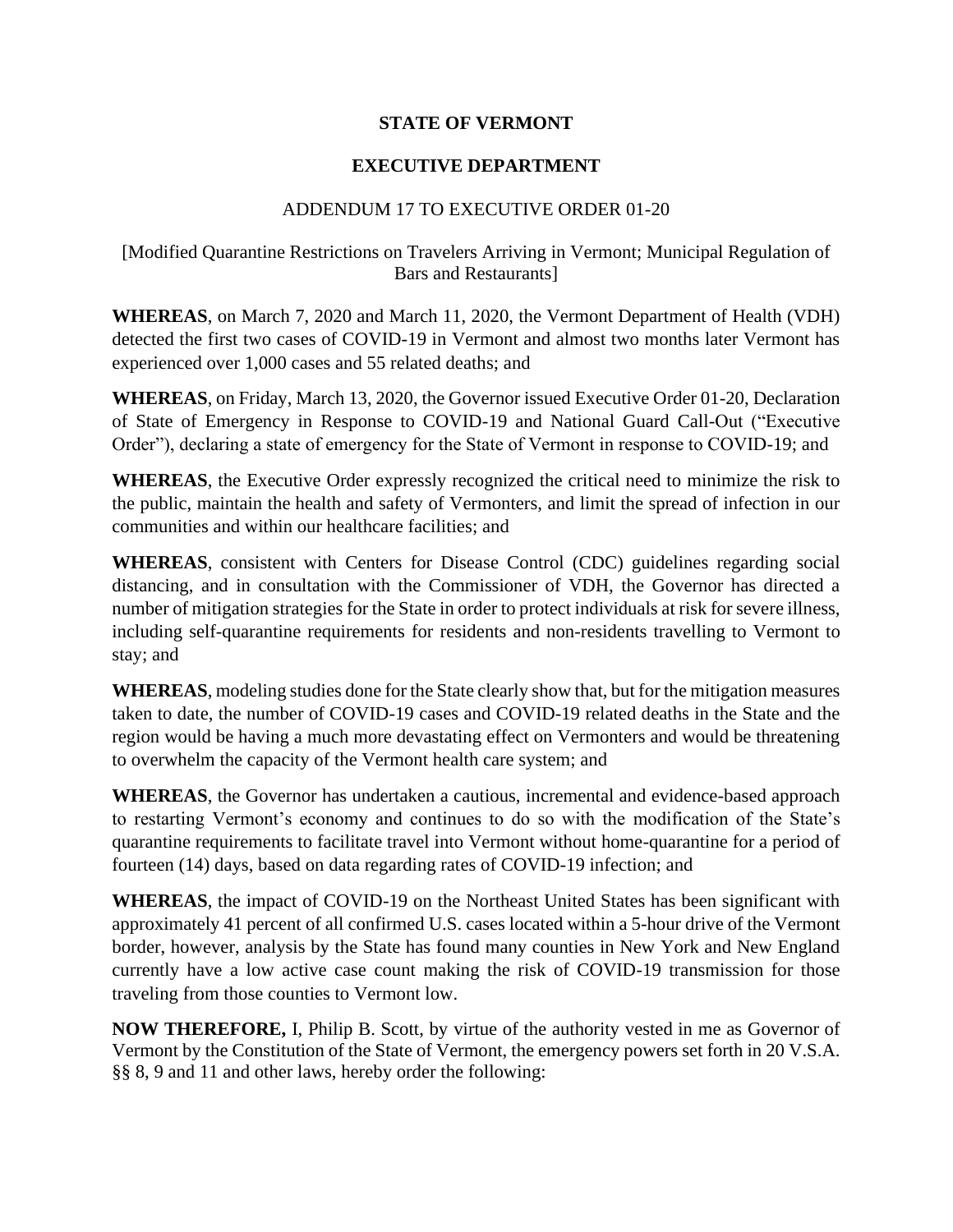- 1. Amendment to Addendum 7 to the Executive Order. Effective Monday, June 8. 2020, Addendum 7 to the Executive Order is hereby further amended to allow travel without quarantine restrictions to and from the counties of Maine, New Hampshire, Massachusetts, Rhode Island, Connecticut and New York with 400 or fewer active cases of COVID-19 per million, and as further set forth in guidance issued by the Secretary of the Agency of Commerce and Community Development (ACCD).
- 2. The Commissioner of the Department of Financial Regulation (DFR) shall report to the Governor on a weekly basis on the regional data regarding rates of COVID-19 infection, by county, for New York and each New England state. The list of qualifying counties shall be updated weekly and posted to the website of ACCD.
- 3. The Secretary of ACCD, in consultation with the Commissioner of DFR and the Commissioner of VDH, with the approval of the Governor, may, from time-to-time, determine quarantine requirements designed with reference to state and regional COVID-19 infection rates to be the least restrictive means necessary to preserve the public health and safety, ensure the healthcare delivery system is capable of serving all, and help protect those at the highest risk and vulnerability.
- 4. The Agency of Transportation and the Department of Motor Vehicles are hereby directed to post this guidance at all major points of entry into Vermont, on highway message boards and at the Burlington International Airport and all other Vermont airports.
- 5. Guidance for self-quarantine shall be made available by ACCD and VDH.
- 6. Vermonters planning to travel out of state should understand that each state may have its own quarantine policy unique to the needs of that jurisdiction to address the COVID-19 crisis. Vermonters are expected to be familiar with and respect the quarantine policies of these states when travelling.
- 7. Restaurant, Bar and Catering Operations; State Regulation. For the sake of clarity, Addendum 14 to the Executive Order is intended to authorize the Secretary of ACCD, in consultation with the Commissioner of VDH, and with the approval of the Governor, to, from time-to-time, implement the additional limited, incremental, and phased resumption of indoor and outdoor restaurant, bar and catering businesses, and update and modify the mitigation requirements and procedures regarding the resumption of those businesses.

Further, for the sake of clarity, the Board of the Department of Liquor and Lottery (Board) is hereby directed to amend, rescind, or interpret its rules, procedures and permitting requirements as necessary, to allow first, third and fourth class licensees, licensed caterers and licensed manufacturers to resume operations in accordance with ACCD guidance for both outdoor and indoor restaurant and bar operations and catering events.

8. Municipal Ordinances and Regulations for the Restart of Bars, Catering Facilities and Restaurants. The legislative body of each municipality may enact local requirements which